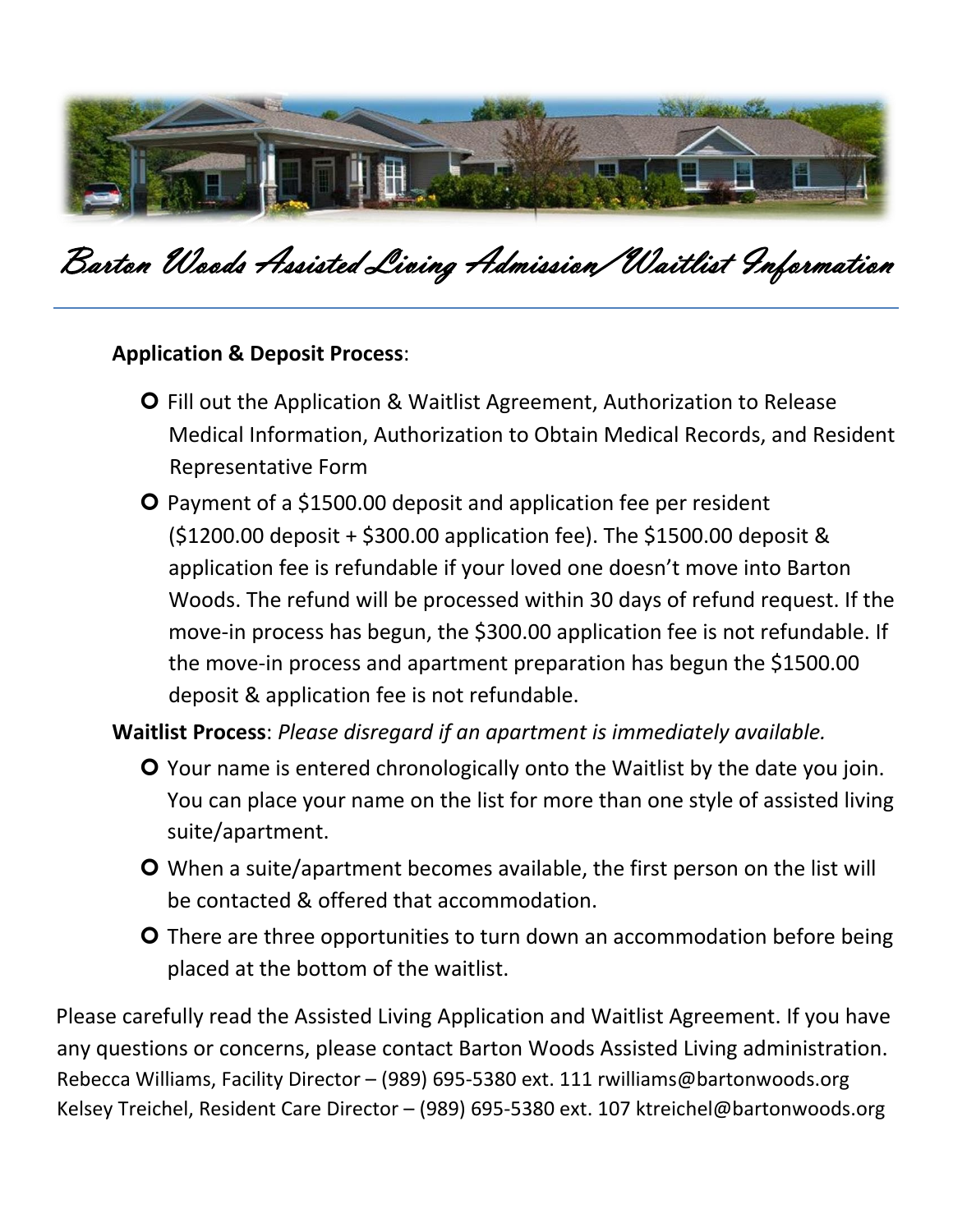#### Barton Woods Waitlist Agreement

(I) (We) hereby make application for the Waitlist at Barton Woods Assisted Living.

(I) (We) prefer the following Apartment Type(s):

Choice 1: \_\_\_\_\_\_\_\_\_\_\_\_\_\_\_\_\_\_\_\_\_\_\_\_\_\_\_ Choice 2: \_\_\_\_\_\_\_\_\_\_\_\_\_\_\_\_\_\_\_\_\_\_\_\_\_\_\_

This application is submitted with a refundable Waitlist deposit of \$1250.00. The deposit is per person. When notified of an appropriate apartment (I) (We) intend, to pay the balance of the Community Fee or Community Fee deposit, whichever is appropriate, minus the refundable deposit paid, and execute a Resident Care Agreement. Please indicate title: (Mr., Mrs., Miss, Ms.)

\_\_\_\_\_\_\_\_\_\_\_\_\_\_\_\_\_\_\_\_\_\_\_\_\_\_\_\_\_\_\_\_\_\_\_\_\_\_\_\_ \_\_\_\_\_\_\_\_\_\_\_\_\_\_\_\_\_\_\_\_\_\_\_\_\_\_\_\_\_\_\_\_\_\_\_\_\_\_\_\_\_

| <b>Applicant Name</b>         | 2 <sup>nd</sup> Applicant Name                                                                                                                                                                                                                  |  |  |
|-------------------------------|-------------------------------------------------------------------------------------------------------------------------------------------------------------------------------------------------------------------------------------------------|--|--|
| <b>Street Address</b>         | <b>Street Address</b>                                                                                                                                                                                                                           |  |  |
| City, State, Zip Code         | City, State, Zip Code                                                                                                                                                                                                                           |  |  |
| (Area Code) Telephone         | (Area Code) Telephone                                                                                                                                                                                                                           |  |  |
| Date of Birth                 | Date of Birth                                                                                                                                                                                                                                   |  |  |
| <b>Social Security Number</b> | <b>Social Security Number</b>                                                                                                                                                                                                                   |  |  |
| Email                         | Email                                                                                                                                                                                                                                           |  |  |
| Phone Number                  | Phone Number                                                                                                                                                                                                                                    |  |  |
|                               | (I) (We) understand that submitting this application will place (my) (our) name (s) on the Barton Woods Assisted Living<br>Waitlist in chronological order. (I) (We) further accept the terms of the Waitlist Agreement shown on the next page. |  |  |
| مستحصصات والمصداح والمرمر     | $D - L$                                                                                                                                                                                                                                         |  |  |

| Applicant's Signature                 | Date |  |
|---------------------------------------|------|--|
| 2 <sup>nd</sup> Applicant's Signature | Date |  |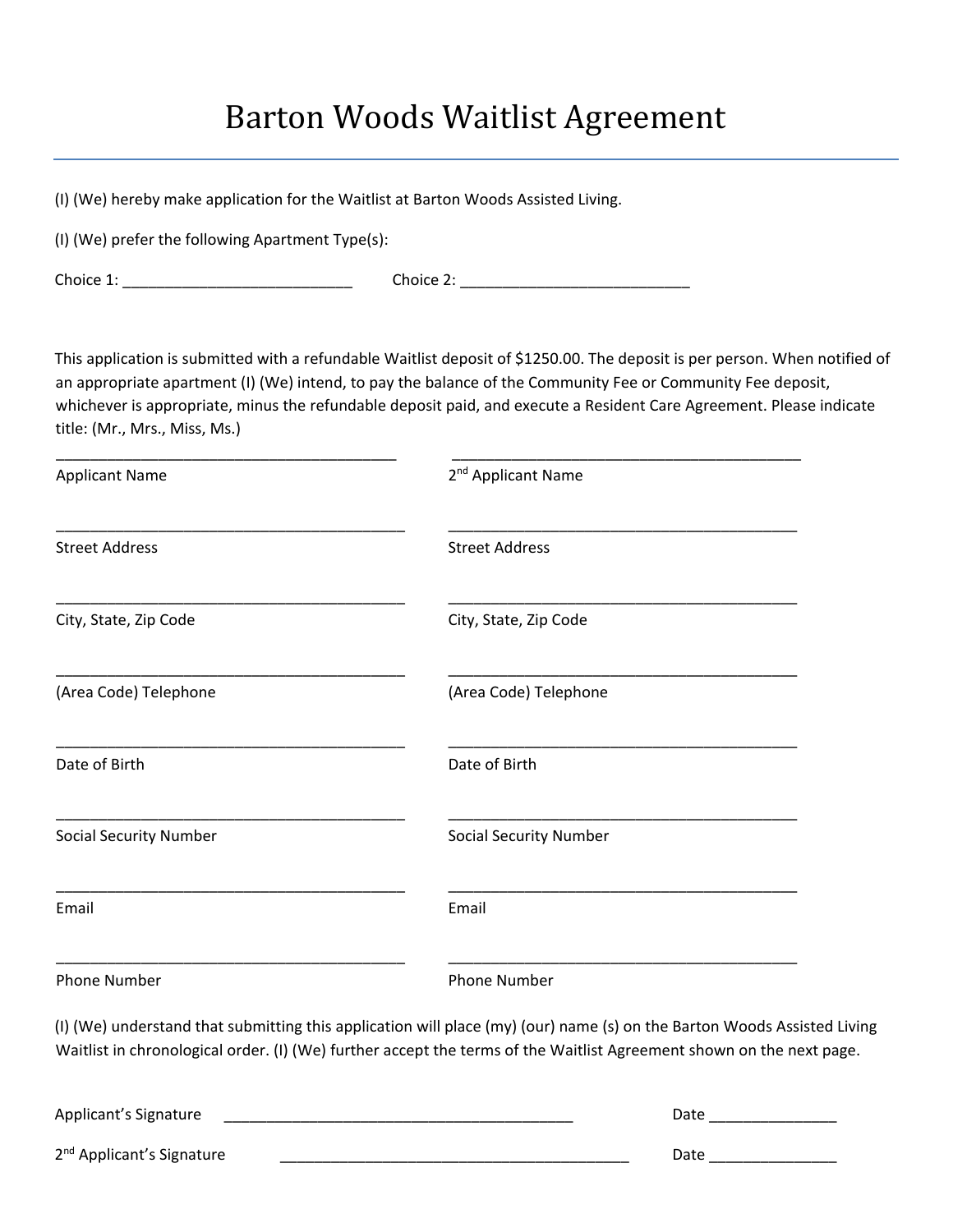- 1. In return for the payment of the refundable Waitlist deposit, and submitting a completed Confidential Data Application, applicants will be considered for admission in the order of their position on the list.
- 2. The application does not entitle applicants to admission to Barton Woods Assisted Living, but only to priority consideration for admission. The decision to admit or not to admit an applicant is made by Barton Woods Assisted Living in the exercise of its sole discretion. The applicant agrees to accept such decision as binding and final in all respects.
- 3. Barton Woods will credit an applicant's Waitlist deposit against the Community Fee upon execution of the Residence and Care Agreement.
- 4. An applicant's rights under this agreement are personal to him or her, may not be assigned and shall not pass to his or her heirs or personal representatives. If application is made by two persons together, both are deemed to be included in the word "applicant" as used in this agreement.
- 5. Any notice to an applicant shall be sufficient if mailed to the address given or as applicant later advises Barton Woods.
- 6. By signing this agreement now and submitting a Confidential Data Application (I) (We) agree to submit the balance of Deposit & Application Fee and sign the Resident Care Agreement within seven days of notification.

Initial: \_\_\_\_\_\_\_\_\_\_ Date: \_\_\_\_\_\_\_\_\_\_

- 7. This Waitlist Agreement shall terminate if any one of the following occurs:
	- a. The Applicant's application for admission is rejected by Barton Woods.
	- b. Barton Woods receives written notice of termination and a refund request. This process could take up to 60 days.
	- c. The applicant executes a Resident Care Agreement and pays Deposit & Application Fee, in which event all rights and obligations of the parties shall be governed by the Residence and Care Agreement.
	- d. The applicant fails to deliver a signed Resident Care Agreement and the Deposit & Application Fee within seven days of notification.
- 8. Within thirty days after receipt of the Deposit and Application Fee and the signed Resident Care Agreement, the Cost of Care will begin and be due.

Initial: \_\_\_\_\_\_\_\_\_\_ Date: \_\_\_\_\_\_\_\_\_\_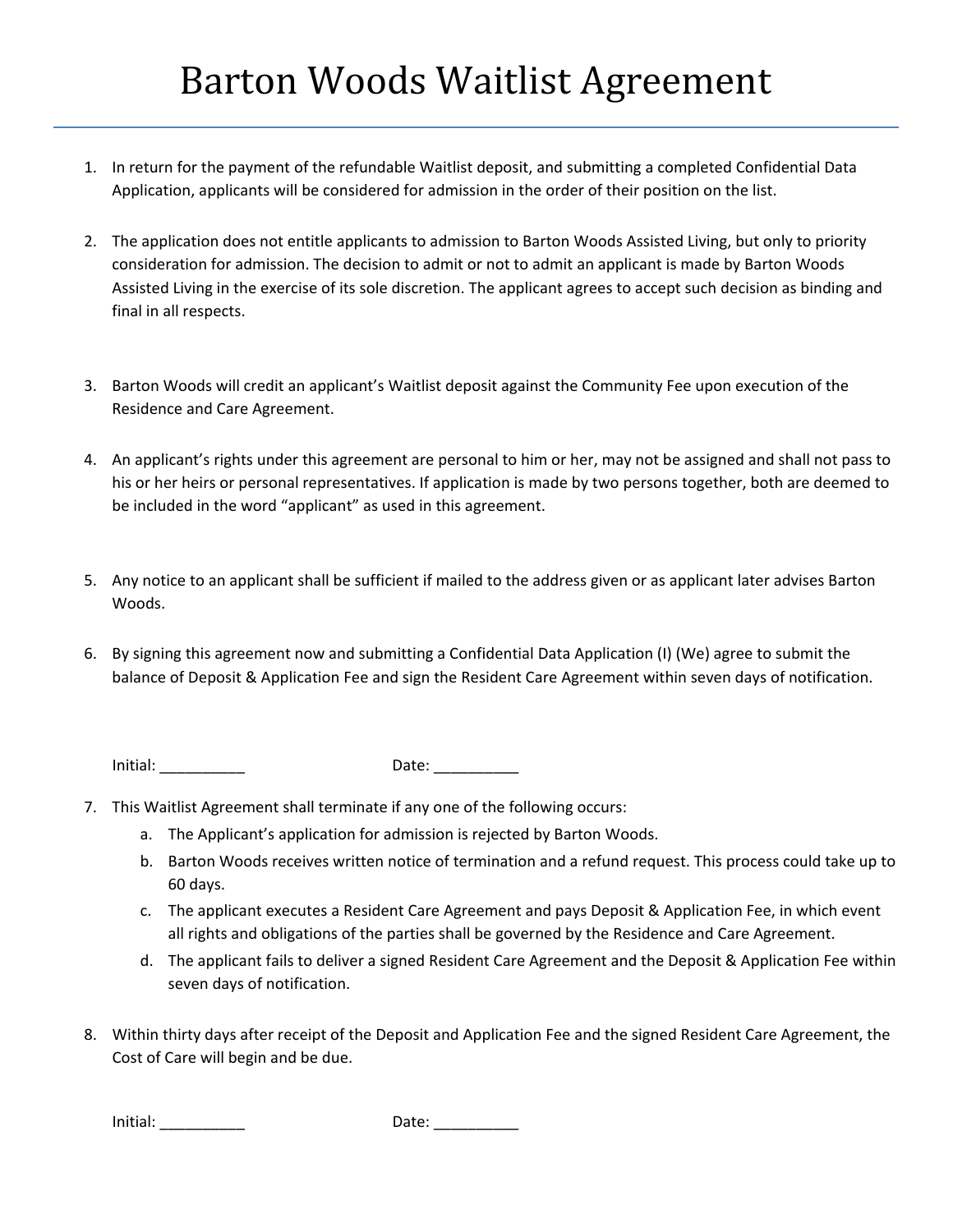# Authorization to Release Medical Information

| Date of Birth: $\frac{1}{\sqrt{2}}$ |  |
|-------------------------------------|--|

I, the contraction of the containst method of the contains of the contains confidential record contains confidential information. If I have discussed certain sensitive information with my personal physician or other provider, my medical record may also make reference to this information. Sensitive information includes alleged or actual drug/substance abuse; testing/treatment for AIDS or HIV; or treatment of psychiatric conditions. The above named medical practice has kept the information in my medical record in strict confidence. This information is being released at my request. I also understand that the above-named medical practice and/or physician cannot be held responsible for how this information is used once it is released.

\_\_\_\_\_\_\_\_\_\_\_\_\_\_\_\_\_\_\_\_\_\_\_\_\_\_\_\_\_\_\_\_\_\_\_\_\_\_\_\_\_\_\_\_ \_\_\_\_\_\_\_\_\_\_\_\_\_\_\_\_\_\_\_\_\_\_\_\_\_\_\_\_\_\_\_\_\_\_\_\_\_\_\_\_\_\_\_\_\_\_\_\_\_

I hereby authorize release of my medical information to:

Barton Woods Assisted Living 9472 Kochville Road Freeland, Michigan 48623

Date **Date Resident of Representative Signature** Resident or Representative Signature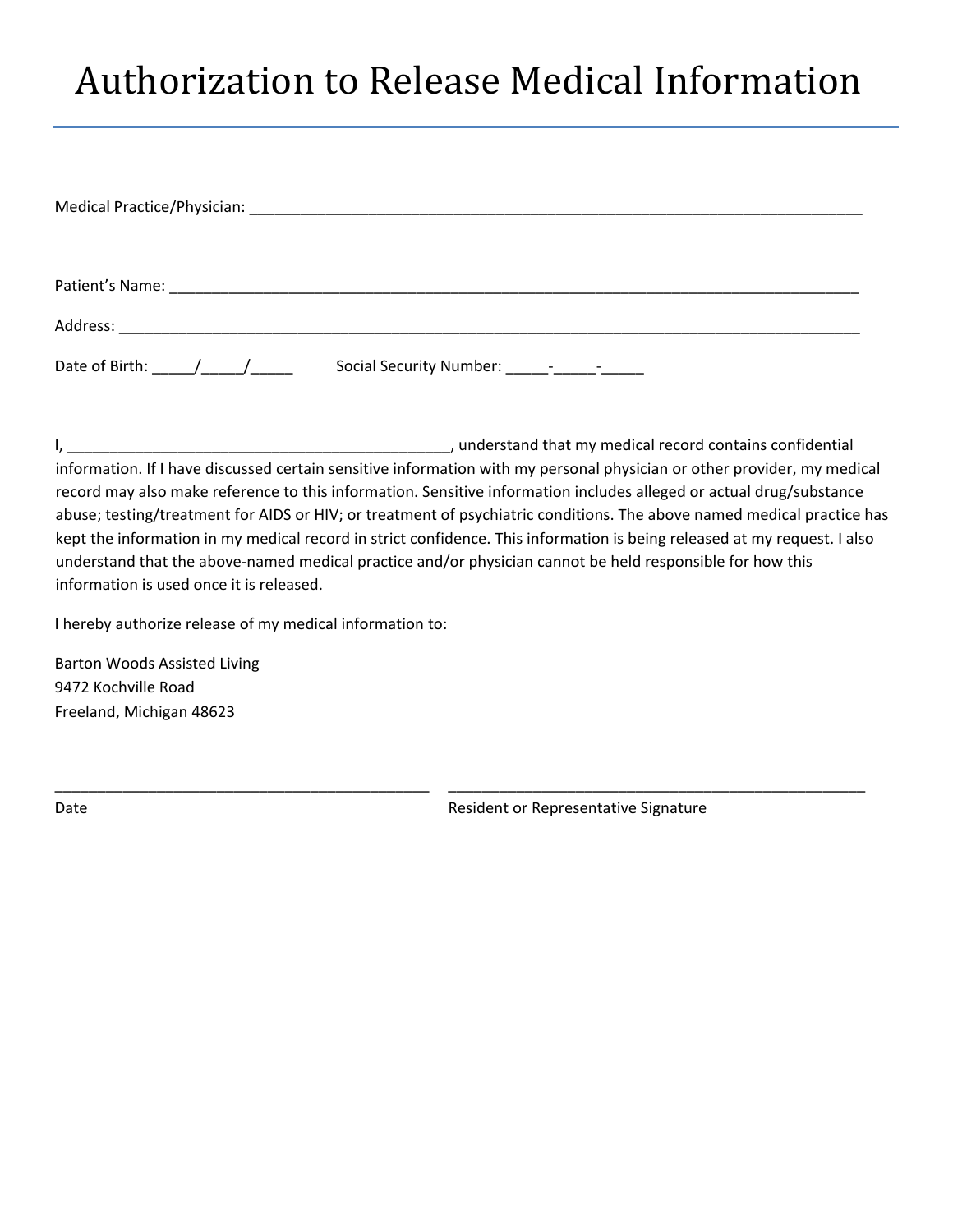# Authorization to Obtain Medical Records

I authorize \_\_\_\_\_\_\_\_\_\_\_\_\_\_\_\_\_\_\_\_\_\_\_\_\_\_\_\_ to release to Barton Woods Assisted Living ("Provider") such medical records and related information as Provider requests, for the purpose of providing medical care and treatment, concerning:

\_\_\_\_\_\_\_\_\_\_\_\_\_\_\_\_\_\_\_\_\_\_\_\_\_\_\_\_\_\_\_\_\_\_\_\_\_\_\_\_\_\_\_\_ \_\_\_\_\_\_\_\_\_\_\_\_\_\_\_\_\_\_\_\_\_\_\_\_\_\_\_\_\_\_\_\_\_\_\_\_\_\_\_\_\_\_\_\_\_\_\_\_

\_\_\_\_\_\_\_\_\_\_\_\_\_\_\_\_\_\_\_\_\_\_\_\_\_\_\_\_\_\_\_\_\_\_\_\_\_\_\_\_\_\_\_\_\_\_\_\_\_\_\_\_\_\_\_\_\_\_\_\_\_\_\_\_\_\_\_\_\_\_\_\_\_\_\_\_\_\_\_\_\_\_\_\_\_\_\_\_\_\_\_\_\_\_

\_\_\_\_\_\_\_\_\_\_\_\_\_\_\_\_\_\_\_\_\_\_\_\_\_\_\_\_\_\_\_\_\_\_\_\_\_\_\_\_\_\_\_\_\_\_\_\_\_\_\_\_\_\_\_\_\_\_\_\_\_\_\_\_\_\_\_\_\_\_\_\_\_\_\_\_\_\_\_\_\_\_\_\_\_\_\_\_\_\_\_\_\_\_

Resident/Patient and Birthdate

Any restriction that I wish to impose on this authorization is listed below:

I understand that Provider will not refuse to provide care to me if I refuse to sign this Authorization.

\_\_\_\_\_\_\_\_\_\_\_\_\_\_\_\_\_\_\_\_\_\_\_\_\_\_\_\_\_\_\_\_\_\_\_\_\_\_\_\_\_\_\_\_\_\_\_\_\_\_\_\_\_ \_\_\_\_\_\_\_\_\_\_\_\_\_\_\_\_\_\_\_\_\_\_\_\_\_\_\_\_

\_\_\_\_\_\_\_\_\_\_\_\_\_\_\_\_\_\_\_\_\_\_\_\_\_\_\_\_\_\_\_\_\_\_\_\_\_\_\_\_\_\_\_\_\_\_\_\_\_\_\_\_\_ \_\_\_\_\_\_\_\_\_\_\_\_\_\_\_\_\_\_\_\_\_\_\_\_\_\_\_\_

I have the right to so refuse.

I understand that I have the right to revoke this authorization.

\_\_\_\_\_\_\_\_\_\_\_\_\_\_\_\_\_\_\_\_\_\_\_\_\_\_\_\_\_\_\_\_\_\_\_\_\_\_\_\_\_\_\_\_\_\_\_\_\_\_\_\_\_ Name

of Resident (Printed)

Signature of Resident (or legal responsible individual) Date

Witness **Date**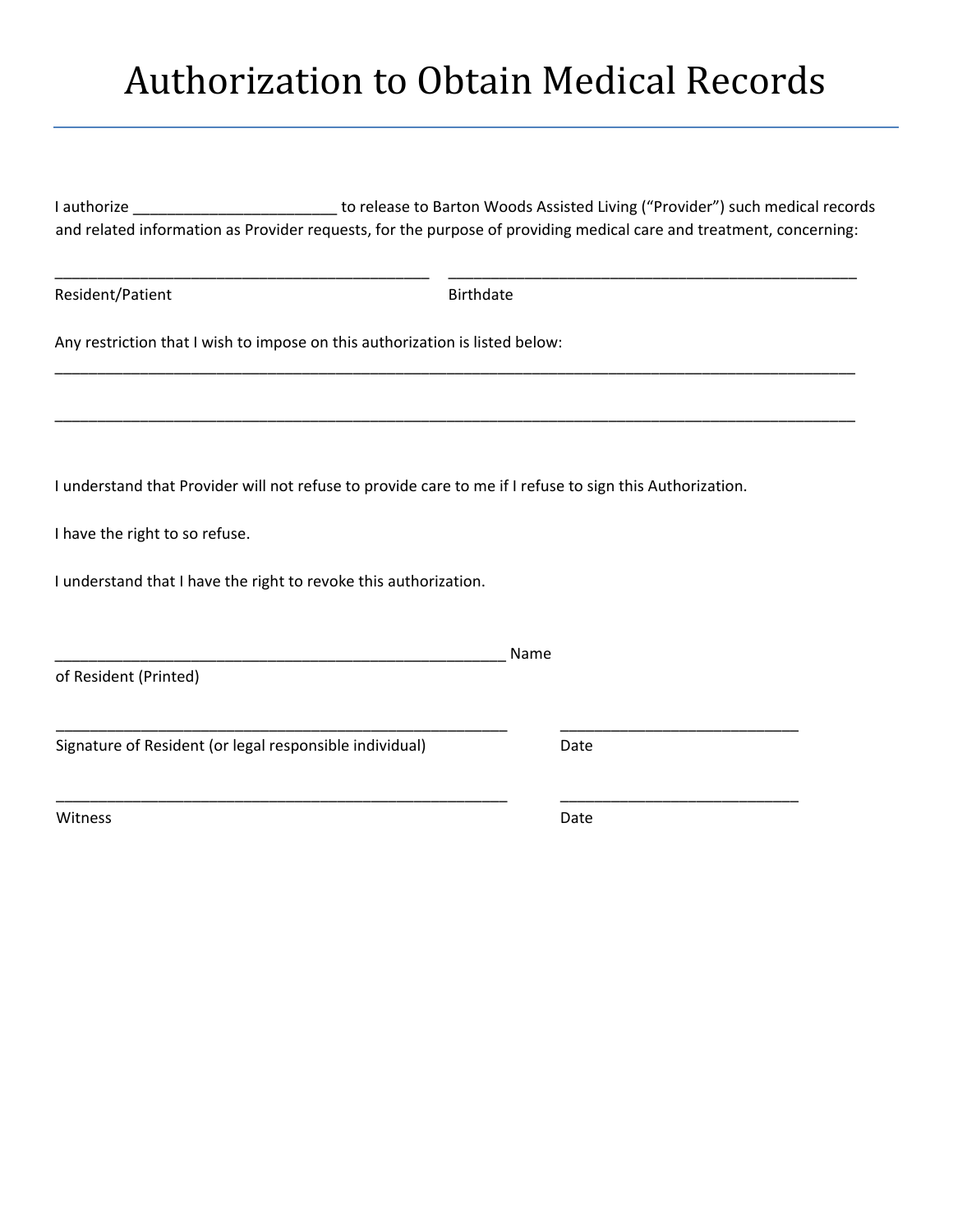### **Resident Representative Form**

#### Information on Potential Resident's Representative

| Cell | Home |  |
|------|------|--|
|      |      |  |
|      |      |  |
|      |      |  |
|      |      |  |
|      |      |  |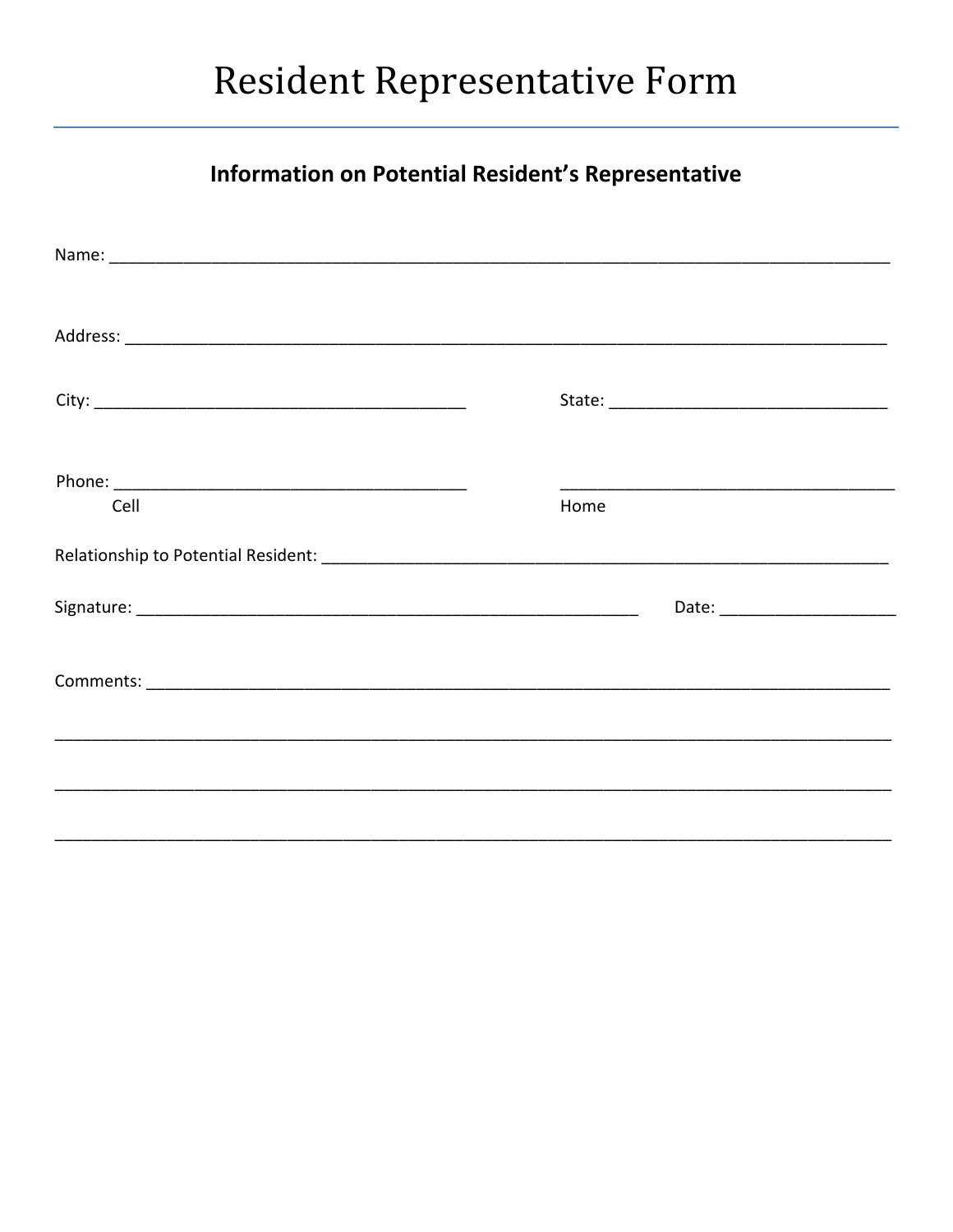# Application for Assisted Living

|                                   |                         |                                                                   | Target Move-In Date: ______________                                                                                                                                                                                                    |  |  |
|-----------------------------------|-------------------------|-------------------------------------------------------------------|----------------------------------------------------------------------------------------------------------------------------------------------------------------------------------------------------------------------------------------|--|--|
|                                   |                         |                                                                   |                                                                                                                                                                                                                                        |  |  |
|                                   |                         |                                                                   | Zip Code: _____________________<br>State: ____________________                                                                                                                                                                         |  |  |
|                                   |                         |                                                                   |                                                                                                                                                                                                                                        |  |  |
|                                   |                         |                                                                   |                                                                                                                                                                                                                                        |  |  |
|                                   |                         |                                                                   |                                                                                                                                                                                                                                        |  |  |
|                                   |                         | Advanced Directives and DNR/MOLST forms prior to or at admission. | If Resident has executed a Power of Attorney or if a Guardian has been appointed for a Resident, copies of Power of<br>Attorney or Guardianship Decrees must be provided to Provider PRIOR to admission of the Resident, and copies of |  |  |
| Power of Attorney:                | Financial<br>Healthcare |                                                                   |                                                                                                                                                                                                                                        |  |  |
| Advanced Directives: __ No __ Yes |                         | DNR/MOLST Form: ___ No __ Yes                                     |                                                                                                                                                                                                                                        |  |  |
| Guardianship:                     | $N$ o $N$ es            |                                                                   |                                                                                                                                                                                                                                        |  |  |
| make with regard to burial.       |                         |                                                                   | Any arrangement (financial, religious, name of preferred funeral director, if any) the resident has made, or wished to                                                                                                                 |  |  |
|                                   |                         |                                                                   |                                                                                                                                                                                                                                        |  |  |
|                                   |                         |                                                                   |                                                                                                                                                                                                                                        |  |  |
| burial responsibility.            |                         |                                                                   | Relationship of person who agrees to assume custody of the resident should resident pass away and assume funeral or                                                                                                                    |  |  |
|                                   |                         |                                                                   |                                                                                                                                                                                                                                        |  |  |
|                                   |                         |                                                                   |                                                                                                                                                                                                                                        |  |  |
| In Case of Emergency Contact #1:  |                         |                                                                   |                                                                                                                                                                                                                                        |  |  |
|                                   |                         |                                                                   |                                                                                                                                                                                                                                        |  |  |
|                                   |                         |                                                                   |                                                                                                                                                                                                                                        |  |  |
|                                   |                         |                                                                   |                                                                                                                                                                                                                                        |  |  |
|                                   |                         |                                                                   |                                                                                                                                                                                                                                        |  |  |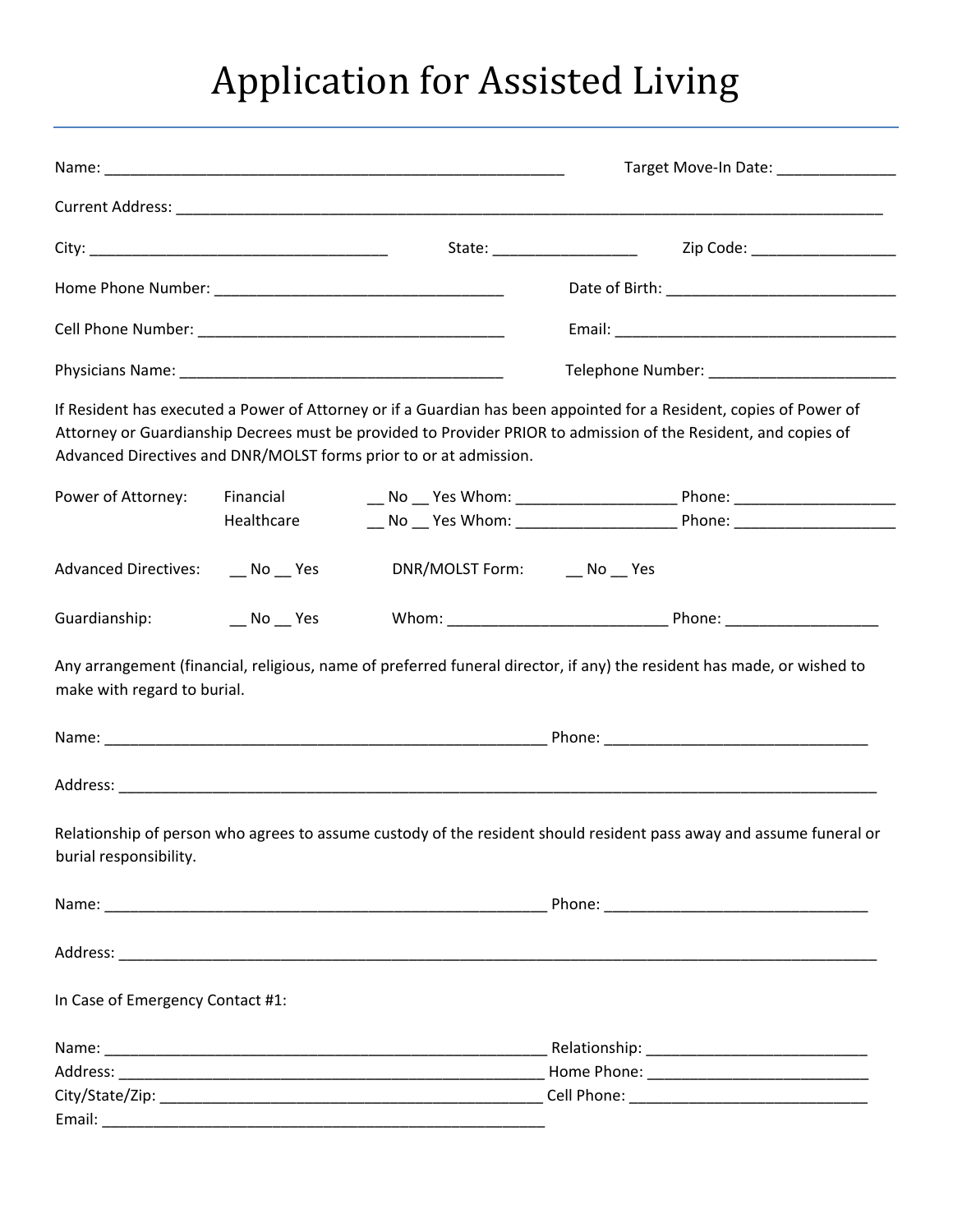In Case of Emergency Contact #2:

|                           | List all Medical Diagnosis: |                                                                                                                 |             |       |         |
|---------------------------|-----------------------------|-----------------------------------------------------------------------------------------------------------------|-------------|-------|---------|
|                           |                             |                                                                                                                 |             |       |         |
|                           |                             |                                                                                                                 |             |       |         |
|                           |                             |                                                                                                                 |             |       |         |
|                           |                             | List Current Medications: (Please attach copy of current medication list complete with medication name, dosage, |             |       |         |
|                           |                             | frequency and route i.e. oral, topical and prescribing physician name and telephone number)                     |             |       |         |
|                           |                             |                                                                                                                 |             |       |         |
|                           |                             |                                                                                                                 |             |       |         |
| Appetite:                 |                             |                                                                                                                 | Poor $\_\_$ |       |         |
|                           |                             |                                                                                                                 |             |       |         |
|                           |                             |                                                                                                                 |             |       |         |
| <b>Functional Status:</b> |                             | Self                                                                                                            | Assist      | Total | Specify |
| Feeding                   |                             |                                                                                                                 |             |       |         |
| <b>Bathing</b>            |                             |                                                                                                                 |             |       |         |
| Toileting                 |                             |                                                                                                                 |             |       |         |
| Oral Care<br>Walking      |                             |                                                                                                                 |             |       |         |
| Elimination:              |                             |                                                                                                                 |             |       |         |
| Bladder                   |                             |                                                                                                                 |             |       |         |
|                           |                             | Bowel Continent ______ Incontinent _____ Special Cueing ____                                                    |             |       |         |
|                           |                             | Communication Deficits: Hearing _________ Vision _______ Speech _______ Language ______                         |             |       |         |
|                           |                             | Prosthesis: Glasses ________  Contacts ________   Hearing Aid _______ Dentures _______ Limb _______             |             |       |         |
| Family History:           |                             |                                                                                                                 |             |       |         |
|                           |                             |                                                                                                                 |             |       |         |